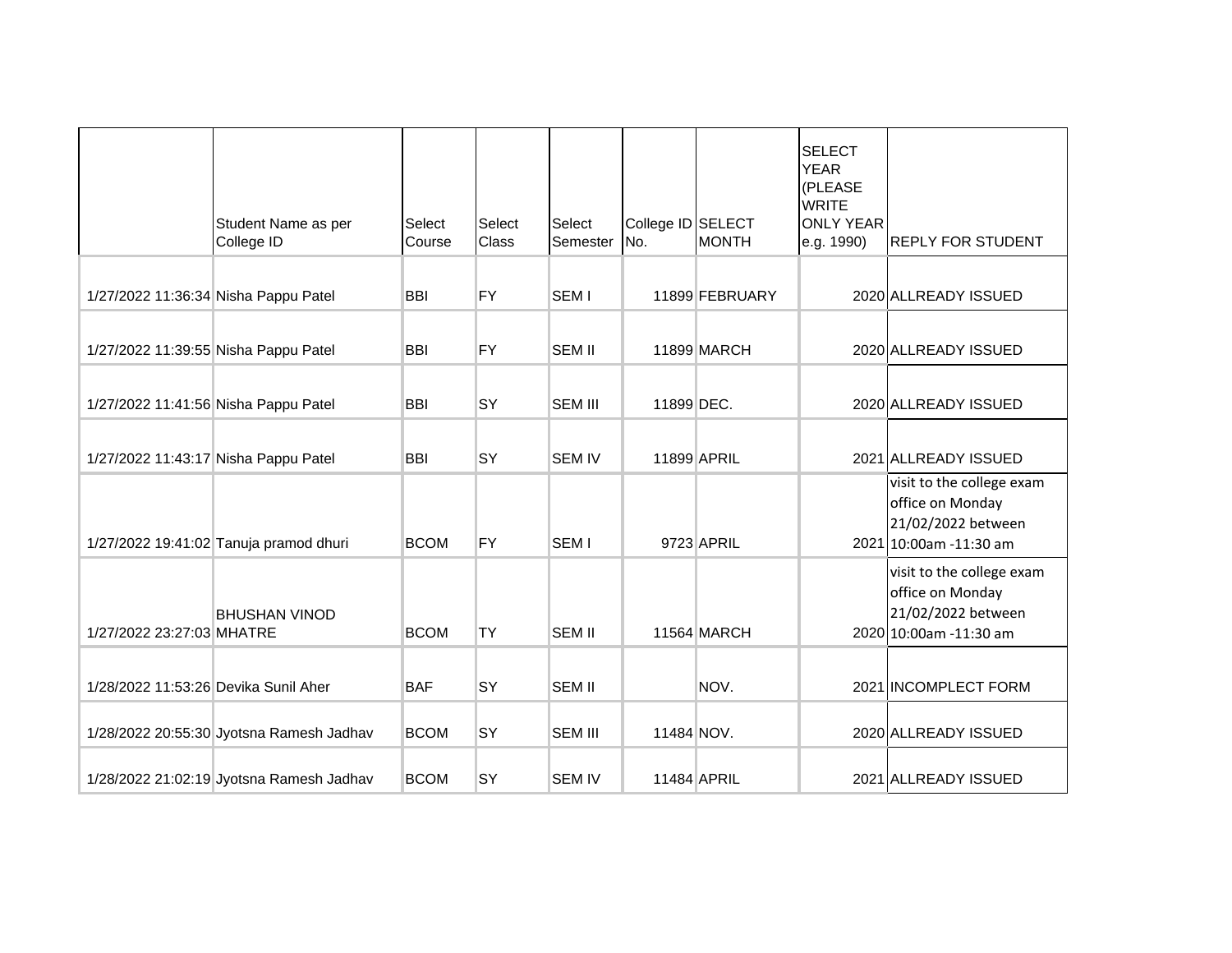|                                   | 1/28/2022 21:25:58 Jyotsna Ramesh Jadhav    | <b>BCOM</b> | FY         | <b>SEM II</b>    |            | 11484 APRIL    | 2020 ALLREADY ISSUED                                                                          |
|-----------------------------------|---------------------------------------------|-------------|------------|------------------|------------|----------------|-----------------------------------------------------------------------------------------------|
| 1/28/2022 21:53:38 Suraksha patil |                                             | <b>BCOM</b> | <b>SY</b>  | <b>SEM III</b>   | 11486 NOV. |                | 2021 ALLREADY ISSUED                                                                          |
| 1/28/2022 21:55:53 Suraksha patil |                                             | <b>BCOM</b> | <b>SY</b>  | <b>SEM IV</b>    |            | 11486 APRIL    | 2021 ALLREADY ISSUED                                                                          |
| 1/28/2022 23:48:38 Shambhavi      | Poojari Kajal Kaju                          | <b>BCOM</b> | <b>FY</b>  | SEM <sub>I</sub> |            | 12473 FEBRUARY | 2020 ALLREADY ISSUED                                                                          |
| 1/28/2022 23:52:35 Shambhavi      | Poojari Kajal Raju                          | <b>BCOM</b> | FY         | <b>SEM II</b>    |            | 12473 MARCH    | 2020 ALLREADY ISSUED                                                                          |
|                                   | 1/29/2022 12:24:51 Gupta neha manoj anju    | <b>BCOM</b> | <b>IFY</b> | <b>SEM II</b>    |            | 12379 MARCH    | visit to the college exam<br>office on Monday<br>21/02/2022 between<br>2020 10:00am -11:30 am |
|                                   | 1/31/2022 13:56:05 Piyush. Anil. Patankar   | <b>BCOM</b> | <b>TY</b>  | <b>SEM VI</b>    |            | 5333 OCT.      | 2020 RLE STATUS                                                                               |
|                                   | 1/31/2022 15:07:09 Rane Divya Santosh Smita | <b>BCOM</b> | <b>SY</b>  | <b>SEM III</b>   |            | 7565 OCT.      | 2021 AS PER SCHDULE                                                                           |
|                                   | 1/31/2022 15:16:44 Rane Divya Santosh Smita | <b>BCOM</b> | <b>SY</b>  | <b>SEM III</b>   |            | 7565 OCT.      | 2021 DOUBLE ENTRY                                                                             |
|                                   | 1/31/2022 15:23:42 Rane Divya Santosh Smita | <b>BCOM</b> | <b>TY</b>  | <b>SEMV</b>      |            | 7565 NOV.      | 2021 AS PER SCHDULE                                                                           |
|                                   | 1/31/2022 15:50:44 BORSE GAURAV SANJAY      | <b>BMS</b>  | <b>FY</b>  | <b>SEM II</b>    |            | 12559 MARCH    | visit to the college exam<br>office on Monday<br>21/02/2022 between<br>2020 10:00am -11:30 am |
| 1/31/2022 18:47:11 NIRMALA        | <b>RAJBHAR ANIL RAMTEJ</b>                  | <b>BCOM</b> | <b>SY</b>  | <b>SEM IV</b>    |            | 10090 APRIL    | 2021 ALLREADY ISSUED                                                                          |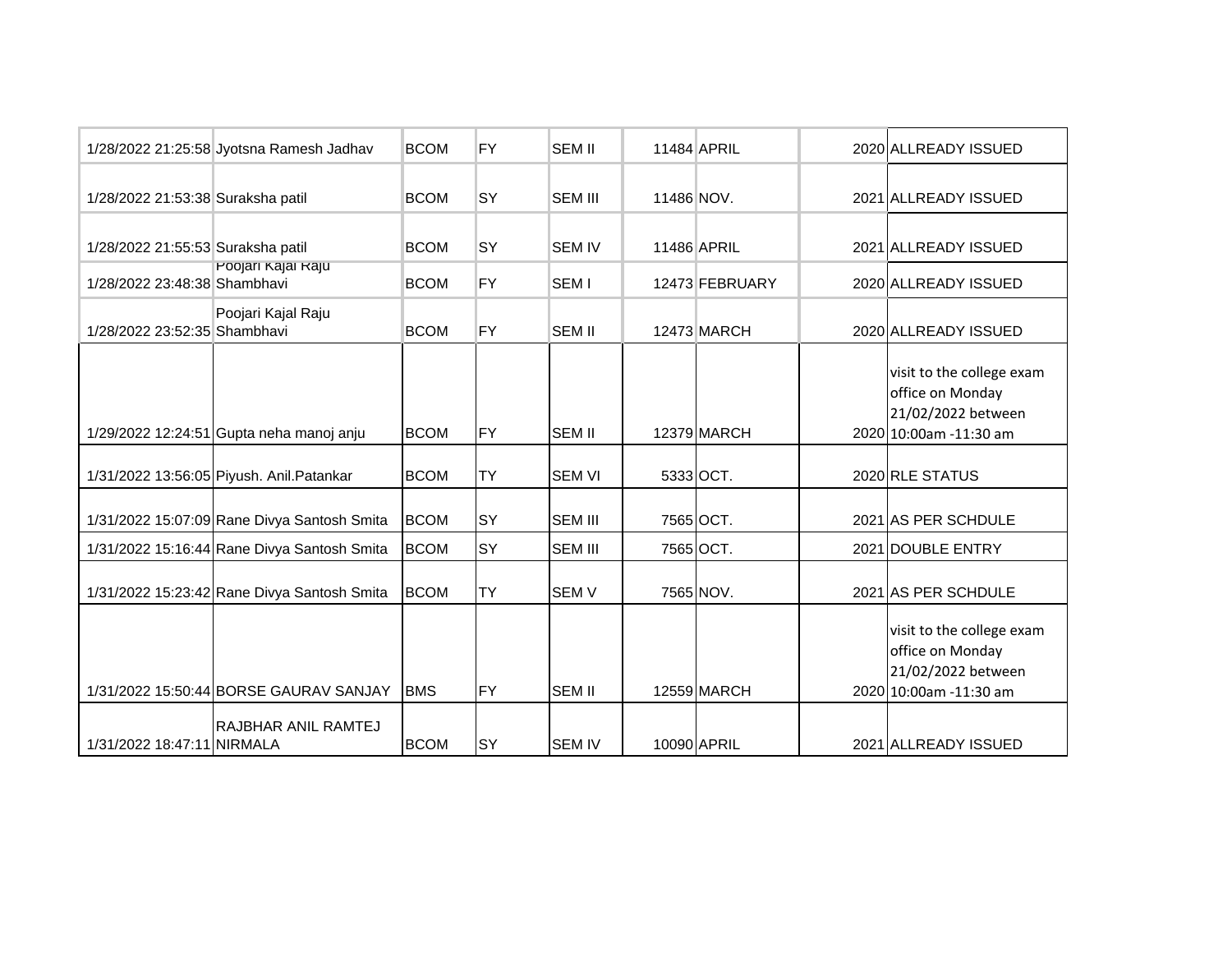|                                  |                                           |             |           |                |             |            | visit to the college exam                                                                     |
|----------------------------------|-------------------------------------------|-------------|-----------|----------------|-------------|------------|-----------------------------------------------------------------------------------------------|
|                                  |                                           |             |           |                |             |            | office on Monday                                                                              |
|                                  |                                           |             |           |                |             |            | 21/02/2022 between                                                                            |
|                                  | 1/31/2022 18:50:58 Gaud Suman Harishankar | <b>BCOM</b> | <b>TY</b> | <b>SEMV</b>    |             | 8025 APRIL | 2019 10:00am -11:30 am                                                                        |
|                                  | 1/31/2022 18:53:49 Gaud Suman Harishankar | <b>BCOM</b> | <b>TY</b> | <b>SEM VI</b>  |             | 8025 APRIL | 2019 RLE STATUS                                                                               |
| 02/01/2022 1:48 Kanchan mehra    |                                           | <b>BCOM</b> | <b>SY</b> | <b>SEM III</b> | 8473 OCT.   |            | 2021 DOUBLE ENTRY                                                                             |
|                                  | 02/01/2022 14:21 Piyush Anil Patankar     | <b>BCOM</b> | <b>TY</b> | <b>SEM V</b>   |             | 5333 SEPT. | 2020 ALLREADY ISSUED                                                                          |
|                                  | 02/01/2022 14:24 Piyush Anil Patankar     | <b>BCOM</b> | <b>SY</b> | <b>SEM IV</b>  | 5333 DEC.   |            | 2020 ALLREADY ISSUED                                                                          |
|                                  | 02/03/2022 0:32 Saroj Satish Ramasare     | <b>BA</b>   | <b>TY</b> | <b>SEMV</b>    |             | 9280 NOV.  | 2021 INCOMPLECT FORM                                                                          |
|                                  | 02/03/2022 0:34 Saroj Satish Ramasare     | <b>BA</b>   | <b>TY</b> | <b>SEM VI</b>  |             | 9280 NOV.  | 2021 INCOMPLECT FORM                                                                          |
| 02/03/2022 12:02 Kori Ekta Ashok |                                           | <b>BMS</b>  | <b>TY</b> | <b>SEM VI</b>  | 10637 MAY   |            | visit to the college exam<br>office on Monday<br>21/02/2022 between<br>2021 10:00am -11:30 am |
|                                  | 02/04/2022 19:18 Bhosale Kiran Ashok      | <b>BCOM</b> | <b>TY</b> | <b>SEM VI</b>  | 11225 SEPT. |            | 2020 INCOMPLECT FORM                                                                          |
| 02/07/2022 18:36 Rafiya shaikh   |                                           | <b>BCOM</b> | <b>TY</b> | <b>SEM VI</b>  | 6491 DEC.   |            | 2020 INCOMPLECT FORM                                                                          |
|                                  | 02/07/2022 20:44 Rane Divya Santosh       | <b>BCOM</b> | SY        | <b>SEM III</b> | 7565 OCT.   |            | 2021 DOUBLE ENTRY                                                                             |
| 02/08/2022 19:11 Ahmad           | Khan Ayesha Kausar                        | <b>BCOM</b> | <b>SY</b> | <b>SEMV</b>    | 10252 DEC.  |            | 2020 ALLREADY ISSUED                                                                          |
| 02/08/2022 19:14 Ahmad           | Kilali Ayesha Kausar                      | <b>BCOM</b> | <b>TY</b> | <b>SEM VI</b>  | 10252 MAY   |            | 2021 DOUBLE ENTRY                                                                             |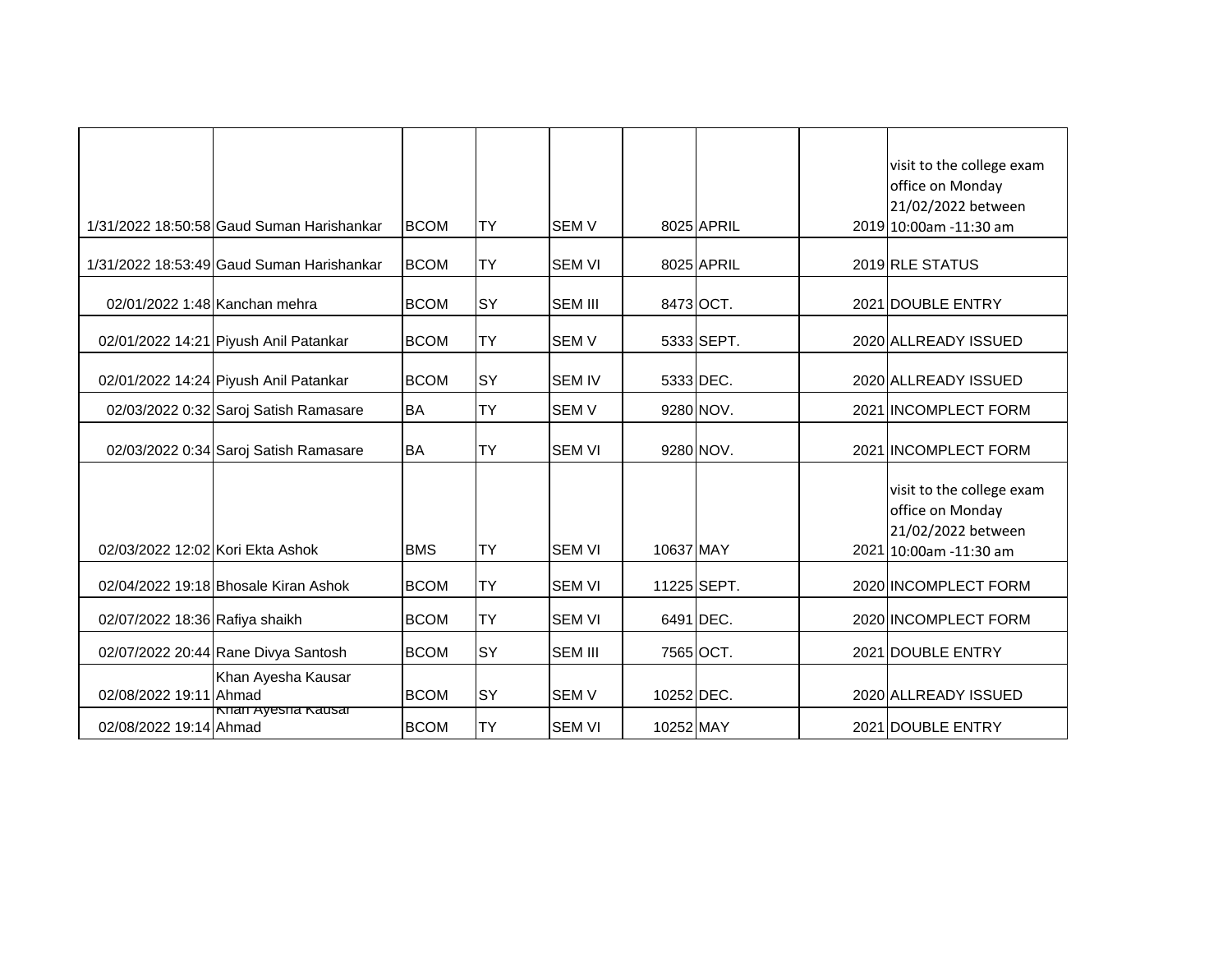| 02/08/2022 19:16 Ahmad             | Khan Ayesha Kausar                    | <b>BCOM</b> | <b>TY</b>  | <b>SEM VI</b>    | 10252 MAY  |                 |         | visit to the college exam<br>office on Monday<br>21/02/2022 between<br>2021 10:00am -11:30 am |
|------------------------------------|---------------------------------------|-------------|------------|------------------|------------|-----------------|---------|-----------------------------------------------------------------------------------------------|
| 02/10/2022 10:18 Kanchan mehra     |                                       | <b>BCOM</b> | <b>SY</b>  | <b>SEM III</b>   |            | 8473 OCT.       |         | 2020 DOUBLE ENTRY                                                                             |
|                                    | 02/10/2022 10:32 Patankar Yash Sanjiv | BSC(IT)     | <b>SY</b>  | <b>SEM IV</b>    |            | <b>FEBRUARY</b> |         | 2022 WORNG INFORMATION                                                                        |
| 02/10/2022 13:45                   |                                       | 138 BCOM    | <b>FY</b>  | <b>SEM II</b>    |            | 11471 MARCH     | 2019-20 | <b>ALLREADY ISSUED</b>                                                                        |
|                                    | 02/11/2022 11:35 Borse Gaurav Sanjay  | <b>BMS</b>  | <b>IFY</b> | <b>SEM II</b>    |            | 12559 MARCH     |         | 2020 DOUBLE ENTRY                                                                             |
|                                    | 02/12/2022 11:08 Ansari Maherunisha   | <b>BCOM</b> | <b>FY</b>  | SEM <sub>I</sub> | 13082 DEC. |                 |         | visit to the college exam<br>office on Monday<br>21/02/2022 between<br>2020 10:00am -11:30 am |
|                                    | 02/12/2022 11:09 Ansari Maherunisha   | <b>BCOM</b> | <b>FY</b>  | <b>SEM II</b>    |            | 13082 APRIL     |         | visit to the college exam<br>office on Monday<br>21/02/2022 between<br>2021 10:00am -11:30 am |
| 02/12/2022 14:12 Tanvi Sawant      |                                       | <b>BCOM</b> | <b>TY</b>  | <b>SEMV</b>      | 11406 NOV. |                 |         | 2021 AS PER SCHDULE                                                                           |
| 02/12/2022 14:22 Singh Anjali Ajay |                                       | <b>BCOM</b> | <b>FY</b>  | <b>SEM II</b>    |            | 11528 MARCH     |         | visit to the college exam<br>office on Monday<br>21/02/2022 between<br>2020 10:00am -11:30 am |
|                                    | 02/12/2022 14:23 Niharika Rajan Parab | <b>BCOM</b> | <b>FY</b>  | <b>SEM II</b>    |            | 11544 MARCH     |         | visit to the college exam<br>office on Monday<br>21/02/2022 between<br>2020 10:00am -11:30 am |
| 02/12/2022 18:57 Ekta Dilip Utekar |                                       | <b>BCOM</b> | TY         | <b>SEMV</b>      | 12091 OCT. |                 |         | 2021 AS PER SCHDULE                                                                           |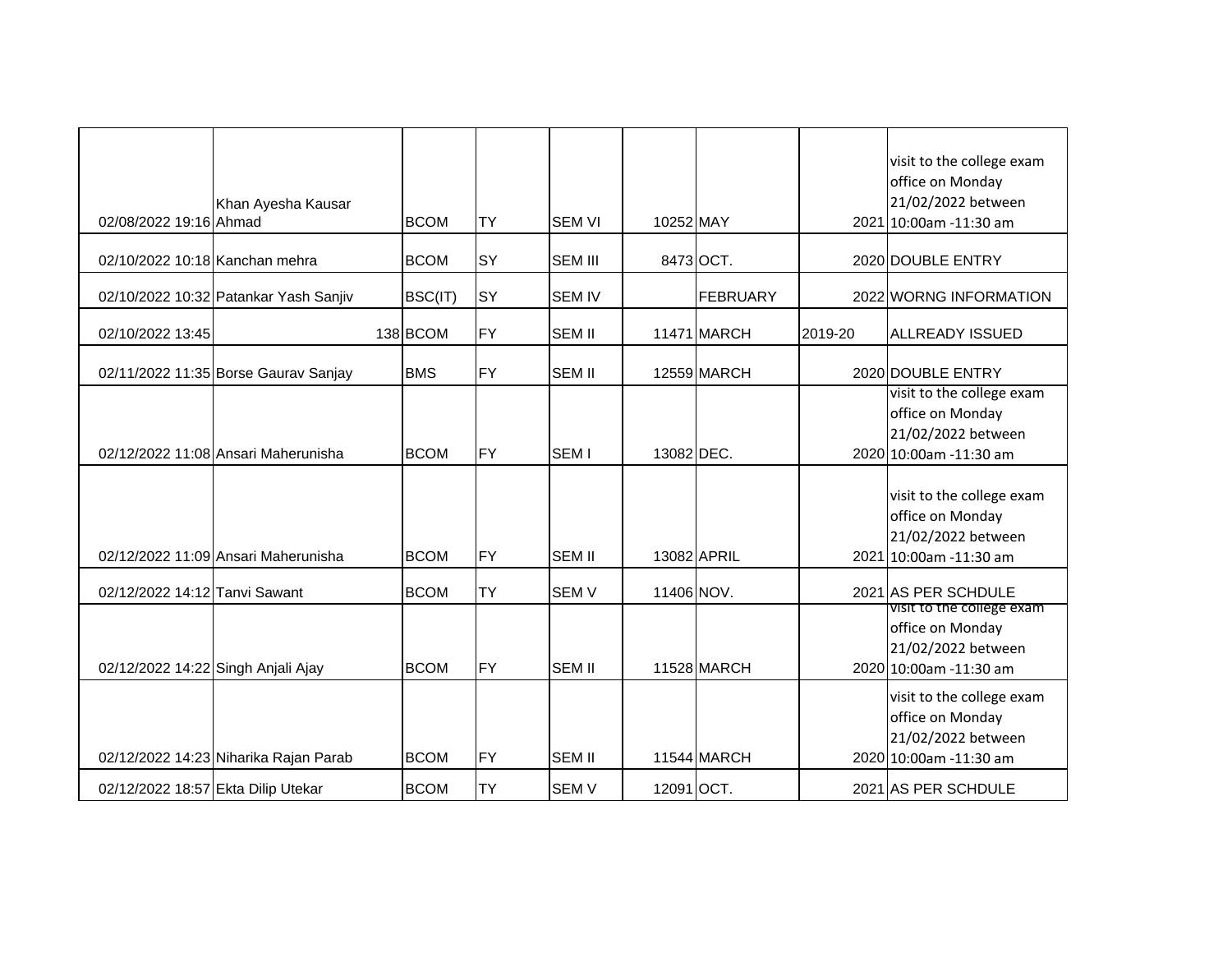|                                      | 2/13/2022 19:23:01 Mor Kumari Laxmi waghji | <b>BCOM</b> | <b>TY</b> | <b>SEM II</b>    |            | 11417 MARCH  | visit to the college exam<br>office on Monday<br>21/02/2022 between<br>2020 10:00am -11:30 am |
|--------------------------------------|--------------------------------------------|-------------|-----------|------------------|------------|--------------|-----------------------------------------------------------------------------------------------|
|                                      | 2/13/2022 20:36:50 Anita Shankar Panda     | <b>BCOM</b> | <b>TY</b> | <b>SEMV</b>      | 11943 NOV. |              | 2022 WORNG INFORMATION                                                                        |
|                                      | 2/13/2022 20:54:51 Anita Shankar Panda     | <b>BCOM</b> | <b>FY</b> | SEM <sub>I</sub> | 11943 OCT. |              | 2019 ALLREADY ISSUED                                                                          |
|                                      | 2/13/2022 20:57:54 Anita Shankar Panda     | <b>BCOM</b> | <b>FY</b> | <b>SEM II</b>    |            | 11943 MARCH  | 2020 ALLREADY ISSUED                                                                          |
|                                      | 2/14/2022 9:42:17 Patel Snehal Rajendra    | <b>BCOM</b> | <b>SY</b> | <b>SEM III</b>   | 11879 OCT. |              | 2020 ALLREADY ISSUED                                                                          |
|                                      | 2/14/2022 9:43:15 Patel Snehal Rajendra    | <b>BCOM</b> | <b>SY</b> | <b>SEM IV</b>    |            | 11879 MARCH  | 2021 ALLREADY ISSUED                                                                          |
|                                      | 2/14/2022 9:44:16 Patel Snehal Rajendra    | <b>BCOM</b> | <b>FY</b> | <b>SEM II</b>    |            | 11879 MARCH  | 2019 ALLREADY ISSUED                                                                          |
| 2/14/2022 11:18:38 DEEPAK YADAV      |                                            | <b>BMS</b>  | FY        | <b>SEM II</b>    |            | 12918 APRIL  | visit to the college exam<br>office on Monday<br>21/02/2022 between<br>2021 10:00am -11:30 am |
| 2/14/2022 19:02:04 DEEPAK YADAV      |                                            | <b>BMS</b>  | <b>FY</b> | <b>SEM II</b>    |            | <b>APRIL</b> | 2021 DOUBLE ENTRY                                                                             |
| 2/15/2022 19:59:06 Singh Anjali Ajay |                                            | <b>BCOM</b> | <b>FY</b> | <b>SEM II</b>    |            | 11528 MARCH  | 2020 DOUBLE ENTRY                                                                             |
|                                      | 2/15/2022 20:15:20 Bhamre Sonal Yashwant   | <b>BCOM</b> | <b>FY</b> | <b>SEM II</b>    |            | 11628 MARCH  | visit to the college exam<br>office on Monday<br>21/02/2022 between<br>2020 10:00am -11:30 am |
| 2/16/2022 10:32:02 samad sajarunisha | Ansari maherunisha abdul                   | <b>BCOM</b> | <b>FY</b> | <b>SEMI</b>      | 13082 DEC. |              | visit to the college exam<br>office on Monday<br>21/02/2022 between<br>2020 10:00am -11:30 am |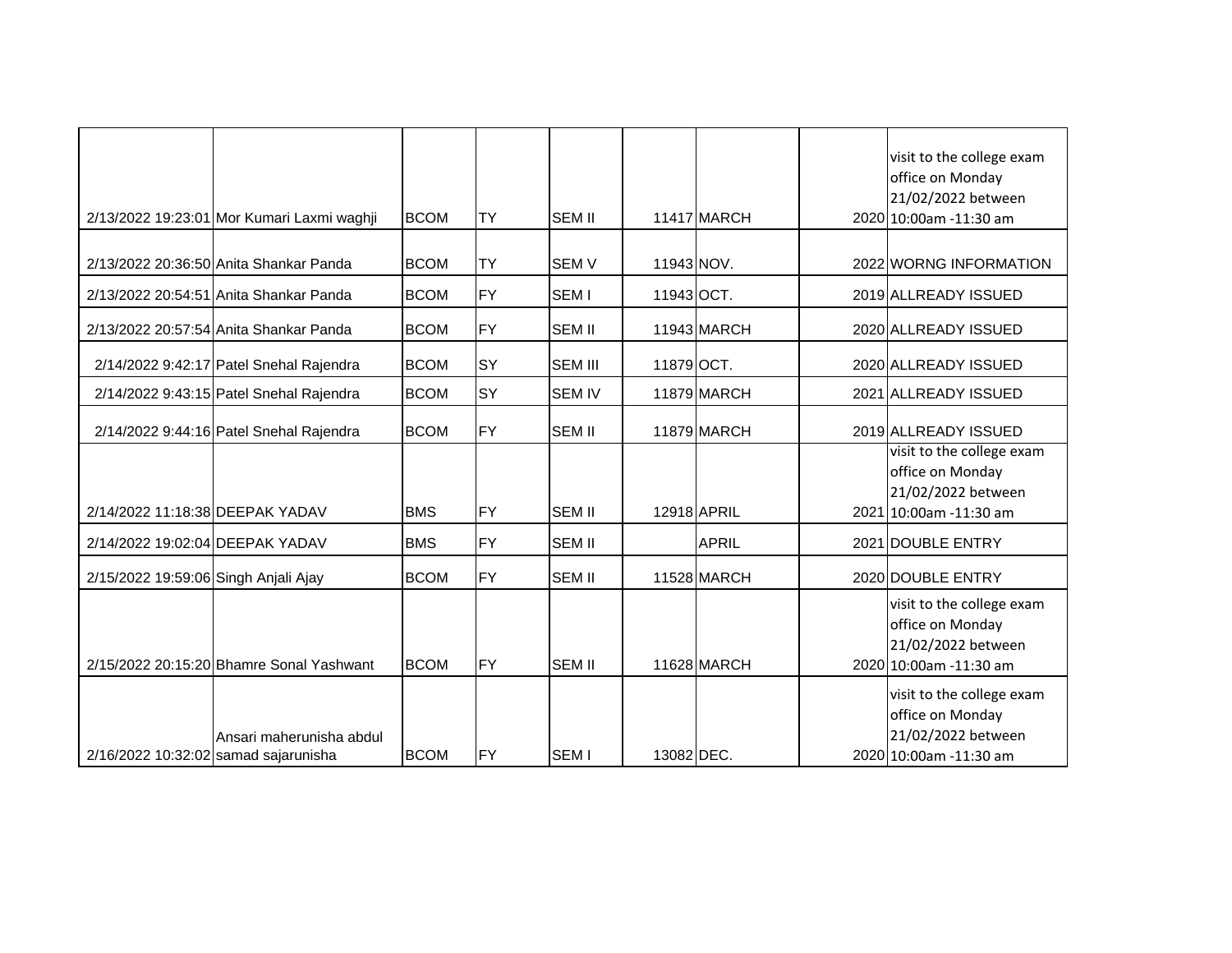| 2/16/2022 10:43:59 samad sajarunisha | Ansari maherunisha abdul                   | <b>BCOM</b> | <b>FY</b> | <b>SEM II</b>    |            | 13082 APRIL    | visit to the college exam<br>office on Monday<br>21/02/2022 between<br>2021 10:00am -11:30 am |
|--------------------------------------|--------------------------------------------|-------------|-----------|------------------|------------|----------------|-----------------------------------------------------------------------------------------------|
| 2/16/2022 10:44:26                   | 12787 BBI                                  |             | <b>FY</b> | <b>SEM II</b>    |            | <b>APRIL</b>   | 2021 ALLREADY ISSUED                                                                          |
| 2/16/2022 14:37:10 Nisha Pappu Patel |                                            | <b>BBI</b>  | <b>FY</b> | SEM <sub>I</sub> |            | 11899 FEBRUARY | 2020 ALLREADY ISSUED                                                                          |
| 2/16/2022 14:42:49 Nisha Pappu Patel |                                            | <b>BBI</b>  | FY        | <b>SEM II</b>    |            | 11899 MARCH    | 2020 ALLREADY ISSUED                                                                          |
|                                      | 2/16/2022 15:47:26 saifullah khizer shaikh | BSC(IT)     | FY        | SEM <sub>I</sub> |            | OCT.           | 2021 AS PER SCHDULE                                                                           |
| 2/16/2022 16:32:49 Nisha Pappu Patel |                                            | <b>BBI</b>  | <b>SY</b> | <b>SEM III</b>   | 11899 DEC. |                | 2020 ALLREADY ISSUED                                                                          |
| 2/16/2022 16:35:17 Nisha Pappu Patel |                                            | <b>BBI</b>  | <b>SY</b> | <b>SEM III</b>   | 11899 DEC. |                | 2020 DOUBLE ENTRY                                                                             |
| 2/16/2022 16:36:45 Nisha Pappu Patel |                                            | <b>BBI</b>  | SY        | <b>SEM IV</b>    |            | 11899 APRIL    | 2021 ALLREADY ISSUED                                                                          |
|                                      | 2/17/2022 15:10:19 Shraddha Rajesh Dhotre  | <b>BCOM</b> | <b>SY</b> | <b>SEM III</b>   |            | 9882 OCT.      | 2021 AS PER SCHDULE                                                                           |
|                                      | 2/18/2022 10:13:55 Gaurav Sanjay Salunkhe  | <b>BCOM</b> | <b>SY</b> | <b>SEM IV</b>    | 10367 OCT. |                | 2021 AS PER SCHDULE                                                                           |
|                                      | 2/18/2022 10:15:41 Gaurav Sanjay Salunkhe  | <b>BCOM</b> | <b>FY</b> | SEM <sub>I</sub> |            | 10367 APRIL    | visit to the college exam<br>office on Monday<br>21/02/2022 between<br>2021 10:00am -11:30 am |
|                                      | 2/18/2022 10:17:05 Gaurav Sanjay Salunkhe  | <b>BCOM</b> | <b>FY</b> | <b>SEM II</b>    |            | 10367 APRIL    | visit to the college exam<br>office on Monday<br>21/02/2022 between<br>2021 10:00am -11:30 am |
|                                      | 2/18/2022 10:18:04 Gaurav Sanjay Salunkhe  | <b>BCOM</b> | SY        | <b>SEM III</b>   |            | 10367 APRIL    | visit to the college exam<br>office on Monday<br>21/02/2022 between<br>2021 10:00am -11:30 am |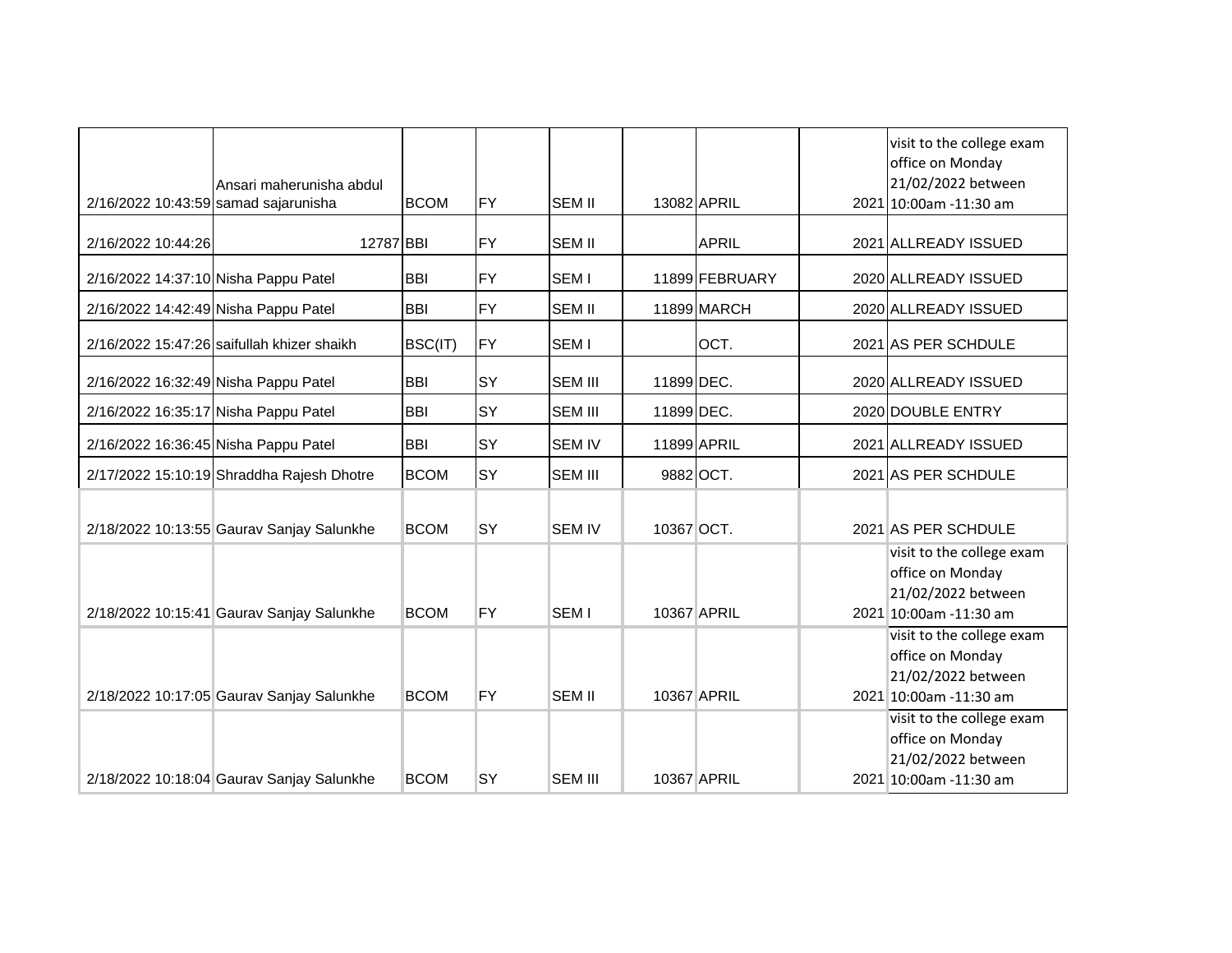| 2/18/2022 10:28:32 Gaurav Sanjay Salunkhe | <b>BCOM</b> | TY        | <b>SEM V</b>  | 10367 DEC. |                    | visit to the college exam<br>office on Monday<br>21/02/2022 between<br>2020 10:00am - 11:30 am |
|-------------------------------------------|-------------|-----------|---------------|------------|--------------------|------------------------------------------------------------------------------------------------|
| 2/18/2022 10:33:07 Gaurav Sanjay Salunkhe | <b>BCOM</b> | <b>TY</b> | <b>SEM VI</b> | 10367 MAY  |                    | 2021 RLE STATUS                                                                                |
| 2/18/2022 12:49:59 Ashish Ashok Rane      | <b>BCOM</b> | FY        | <b>SEM II</b> |            | <b>12397 MARCH</b> | visit to the college exam<br>office on Monday<br>21/02/2022 between<br>2020 10:00am - 11:30 am |
| 2/18/2022 12:51:27 Ashish Ashok Rane      | <b>BCOM</b> | FY        | <b>SEM I</b>  |            | 12397 FEBRUARY     | visit to the college exam<br>office on Monday<br>21/02/2022 between<br>2020 10:00am - 11:30 am |